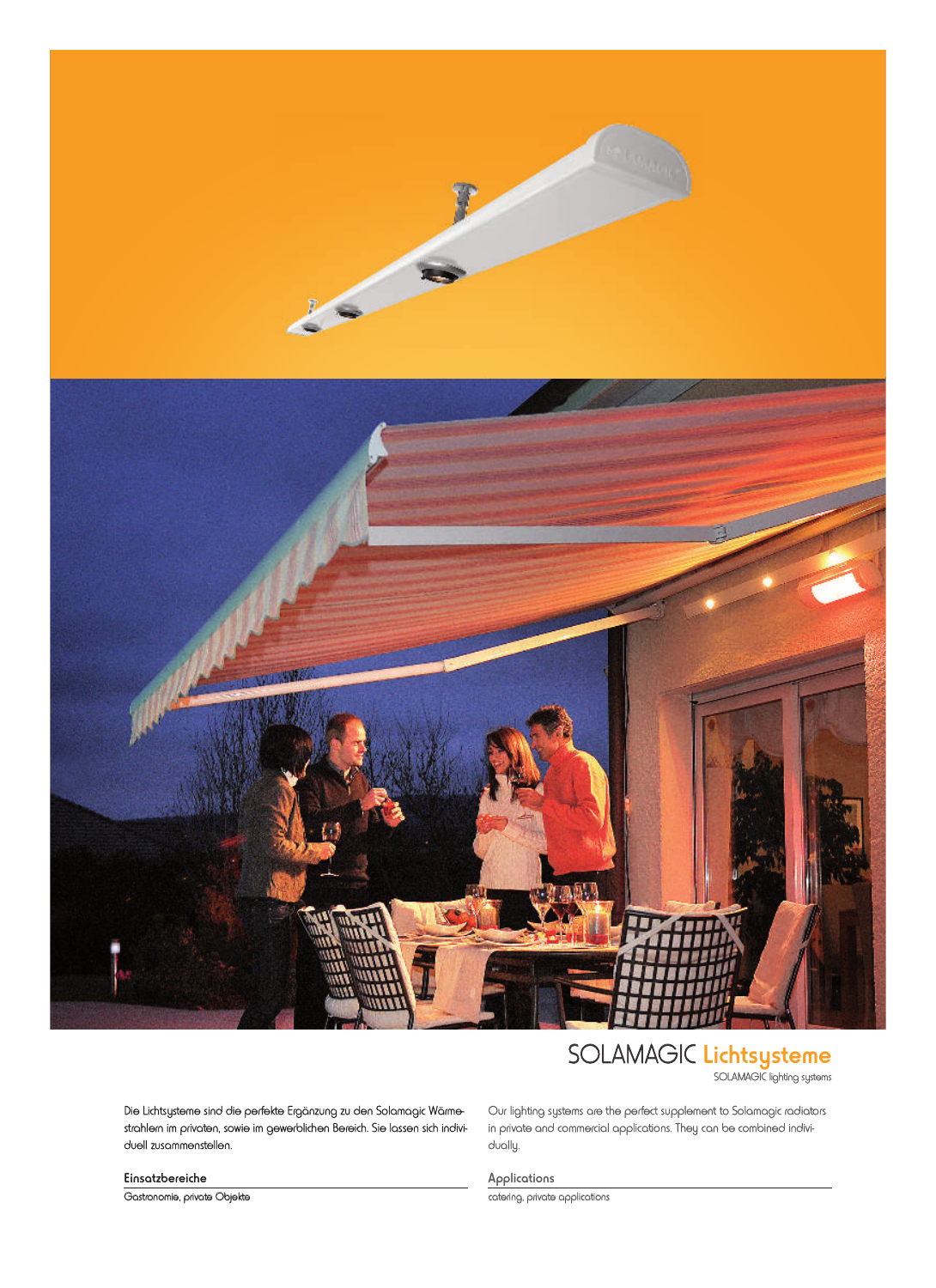



## Bordtypen | paneltypes

### Bordlänge | panel length: 2000 mm

|  | Farbe   colour                   | Strahler   spots   | Halterung   bracket Art.-Nr.   item-No. |         |
|--|----------------------------------|--------------------|-----------------------------------------|---------|
|  | $\bigcap$ titan   titanium       | 3x 20 Watt   watts | 'N                                      | 9105040 |
|  | $\bigcap$ weiß   white           | 3x 20 Watt   watts | '2χ                                     | 9105041 |
|  | nano-anthrazit   nano-anthracite | 3x 20 Watt   watts | X                                       | 9105348 |

### Bordlänge | panel length: 2500 mm

| titan   titanium                 | $4x 20$ Watt   watts | 2х  | 9105042 |
|----------------------------------|----------------------|-----|---------|
| $\bigcap$ weiß   white           | $4x 20$ Watt   watts | '2χ | 9105043 |
| nano-anthrazit   nano-anthracite | $4x 20$ Watt   watts | 2х  | 9105349 |

#### Bordlänge | panel length: 3000 mm

| $\bigcap$ titan   titanium       | 5x 20 Watt   watts | Зχ | 9105044 |
|----------------------------------|--------------------|----|---------|
| $\bigcap$ weiß   white           | 5x 20 Watt   watts | Зх | 9105045 |
| nano-anthrazit   nano-anthracite | 5x 20 Watt   watts | Зх | 9105350 |

## Bordlänge | panel length: 3500 mm

| $\bigcap$ titan   titanium       | 5x 20 Watt   watts | Зх | 9105046 |
|----------------------------------|--------------------|----|---------|
| $\bigcap$ weiß   white           | 5x 20 Watt   watts | Зх | 9105047 |
| nano-anthrazit   nano-anthracite | 5x 20 Watt   watts | Зx | 9105351 |
|                                  |                    |    |         |

#### Bordlänge | panel length: 4000 mm

| $\bigcap$ titan   titanium       | 6x 20 Watt   watts   | Зx | 9105048 |
|----------------------------------|----------------------|----|---------|
| $\bigcap$ weiß   white           | 6x 20 Watt   watts   | Зx | 9105049 |
| nano-anthrazit   nano-anthracite | $6x 20$ Watt   watts | Зx | 9105352 |

|                 | ohne Halterung und Einbaustrahler                   |
|-----------------|-----------------------------------------------------|
|                 | without bracket and recessed spot                   |
|                 |                                                     |
|                 | $Leistung$ $ $ capacity                             |
|                 | nx 20 Watt   watts                                  |
|                 | Montage   installation                              |
|                 | Wand, Decke, Markise   wall, ceiling, awning        |
|                 |                                                     |
|                 | Stromanschluss   power connection                   |
| 230 V / IP 34   |                                                     |
|                 |                                                     |
|                 |                                                     |
|                 | Anschlussleitung   connection cable                 |
|                 | 3000 mm mit Schukostecker   with Schuko plug        |
|                 |                                                     |
|                 | Gewicht   weight                                    |
| 2000 mm: 2,8 kg |                                                     |
| 2500 mm: 3,6 kg |                                                     |
| 3000 mm: 4,4 kg |                                                     |
| 3500 mm: 5,2 kg |                                                     |
| 4000 mm: 5,5 kg |                                                     |
|                 |                                                     |
|                 | Packungsinhalt   package contents                   |
|                 | nx SOLAMAGIC Lichtbord je nach Konfiguration        |
|                 | lx Betriebs-/ Montageanleitung                      |
|                 | nx SOLAMAGIC light panel depending on configuration |